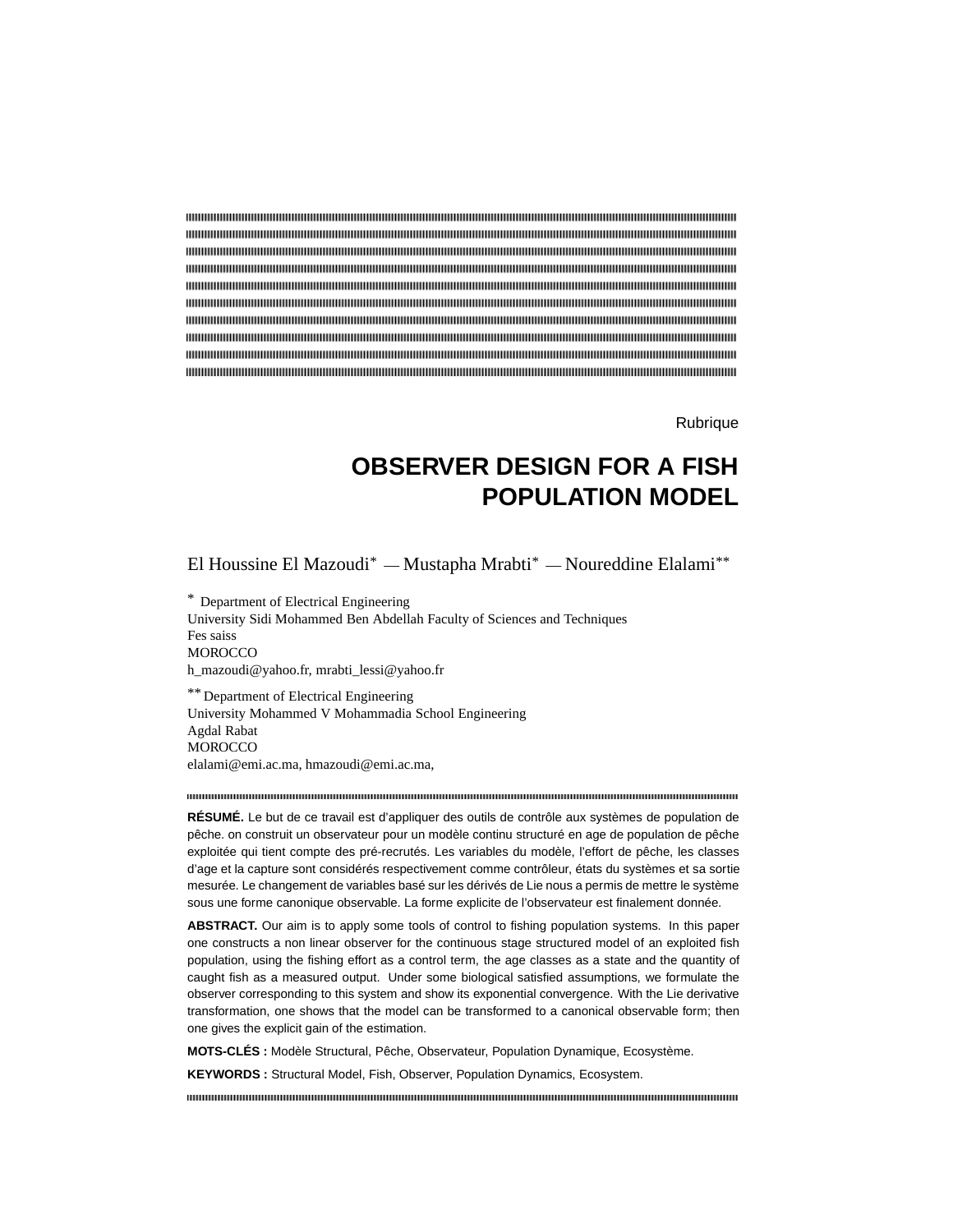# **1. INTRODUCTION**

In fish population science, one evolves in a dubious world where the observation and the direct experimentation are practically impossible. The resources cannot be counted directly, except with acoustic method which is not generalized yet. It is thus necessary to estimate the stock abundance through available data, captured quantity and fishing effort. In literature the stock estimation state has received a less deal of attention, and some authors are interested in the observer synthesis for the fish population systems. Ouahbi and al [1] consider the discrete time model to develop a global observer which doesn't require any non linear transformation, and it doesn't depend on any expression of recruitment function. J.L Gouze et al [4] present a technic for the dynamic estimation of bounds and no-measurable variables of an uncertain dynamical systems. They show the applicability of these method only to the model of three stages. In this work we are interested in providing the estimation of the state for the model with n stages using the known input and the measured output, having recourse to some global results found out by Gauthier et al[6], Farza et al[8] .

The paper is organized as follows. We first consider the description of the continuous stage structured model, under some biological satisfied assumptions. Next we give a state transformation in order to make our system in a canonical observable form relying on the Lie derivative transformation. Then we investigate the technic for the estimation of the abundance in an invariant domain. In section 4, simulation results are shown for  $n = 4$ . Finally in section 5, a conclusion is given.

## **2. PROBLEM FORMULATION AND ASSUMPTIONS**

One considers here the nonlinear model derived in [10] and which describes the fish population dynamics of abundance  $X_i$  and exploited by the fleet represented by the total catch Y and the fishing effort E.This model is described by the following state equation.

$$
\begin{cases}\n\dot{X}_0 = -\alpha_0 X_0 + \sum_{i=1}^n f_i l_i X_i - \sum_{i=0}^n p_i X_i X_0 \\
\dot{X}_1 = \alpha X_0 - (\alpha_1 + q_1 E) X_1 \\
\vdots \\
\dot{X}_n = \alpha X_{n-1} - (\alpha_n + q_n E) X_n \\
Y = q_1 E X_1 + q_2 E X_2 + \dots + q_n E X_n\n\end{cases}
$$
\n[1]

where  $p_0$  and  $p_i$  represent respectively, the juvenile competition parameter and predation of class i on class 0.

 $f_i$  and  $l_i$  are, respectively, the fecundity rate, and reproduction efficiency of class i. The natural mortality class rate i is  $M_i$ , and the relative catchability coefficient is  $q_i$ . the linear aging coefficient  $\alpha$ , is supposed to be constant.  $\alpha_i$  is defined as  $\alpha_i = \alpha + M_i$ .Suppose the system [1] satisfies assumptions as below :

Assumption 2.1 (one non linearity at least must be considered)  $\sum_{i=0}^{n} p_i \neq 0$ Assumption 2.2 (the spawning coefficient must be big enough so as to avoid extinction)  $\sum_{i=1}^{n} f_i l_i \pi_i > \alpha_0$  where  $\pi_i = \frac{\alpha^i}{\prod_{j=1}^{i} (\alpha_j + q_j \bar{E})}$ and  $\overline{E}$  is a constant fishing effort.

Assumption 2.3(all age classes are subject to catch and the oldest one yields eggs) for all  $i = 1 \ldots n$   $q_i > 0$  and  $f_n l_n \neq 0$ 

Assumption 2.4 (each predator lays more eggs than it consumes)  $X_0 < \mu = \min_{i=1...n}(\frac{f_i l_i}{p_i})$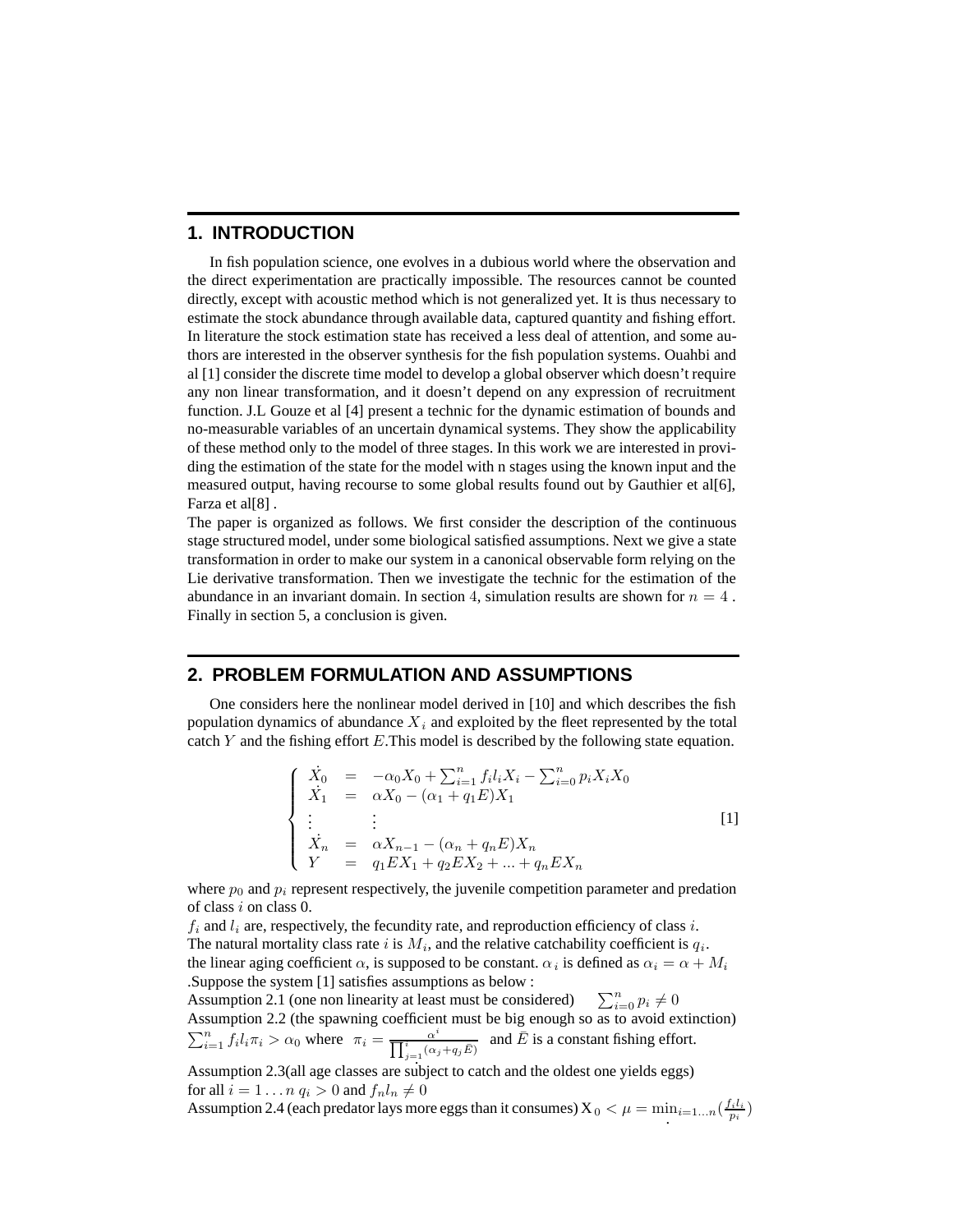for  $f_i l_i p_i \neq 0$ .

Assumption 2.5 The fishing effort is subject to the constraint :  $0 < E_{min} \le E \le E_{max}$ The system [1] has two equilibrium points : the origin  $X = 0$  corresponds to an extincted population and the nontrivial equilibrium  $X^*$ , w here  $X_i^* = \pi_i X_0^*$  and  $X_0^* = \sum_{i=1}^n K_i x_i - \alpha_i$  $\sum_{1}^{n} f_i l_i \pi_i - \alpha_0$ 

 $p_0 + \sum_{i=1}^{n} p_i \pi_i$ 

In  $[2]$  it was shown that the system  $[1]$  controlled by any positive constant feedback law  $\overline{E}$  is asymptotically stable.

To facilitate the design of the observer the fishing effort is considered constant.

# **3. NON LINEAR OBSERVER DESIGN**

## **3.1. State transformation**

The system [1] can be rewritten with standard control notation :  $\int \dot{X} = A1X + BXu + \zeta(X)$  $Y = C_1 X$  [2] where :  $A1 =$  $\overline{1}$  $\begin{array}{c} \begin{array}{c} \begin{array}{c} \end{array} \end{array} \end{array}$  $0 \quad 0 \quad 0 \quad \dots \quad 0$  $\alpha$  0 0 ... 0  $0 \quad \alpha \quad 0 \quad \dots \quad 0$  $0 \quad 0 \quad \therefore \quad 0$  $0 \quad 0 \quad \alpha \quad 0$ Ĭ.  $B =$  $\overline{1}$   $0 \quad 0 \quad 0 \quad \dots \quad 0$  $0 \t -q_1 \t 0 \t \ldots \t 0$ 0  $0 \t -q_2 \t \ldots \t 0$  $0 \quad 0 \quad \therefore \quad \therefore \quad 0$ 0 0 0  $- q_n$ Ĭ.  $\zeta(X) =$  $\overline{1}$   $-\alpha_0 X_0 + \sum_{i=1}^n f_i l_i X_i - \sum_{i=0}^n p_i X_i X_0$ <br>- $\alpha_1 X_1$ <br>:  $\alpha_n X_n$ Ī.  $C_1 = [0, q_1u, q_2u, \ldots, q_nu]$ 

In order to get asymptotic results. We restrict Our Study to the Set D defined as follows  $D = \Pi_1^n [a_i, b_i]$  where  $a_i$  can be chosen as small as one need and  $b_i = (\mu + v_i)\pi_i$ with  $v_0 = 0 < v_1 < ... < v_n < 1$ . it is shown in [10] that  $a_i$  and  $b_i$  are bounded by some function of the parameter  $f_i, l_i$  and  $\pi_i$  and that D is an invariant domain by system [1] Let us prove that  $\zeta$  is liptshitz in D

By the mean value theorem there exist a point z on the line segment joining  $X^1 \in D$  and  $X^2 \in D$  such that :  $X^2 \in D$  such that :  $\zeta(X^1) - \zeta(X^2) = \frac{\partial \zeta}{\partial X}(Z)(X^1 - X^2)$ <br>thus

$$
\begin{array}{c}\n\left( 2x \right) \\
\text{thus}\n\end{array}
$$

 $\|\zeta(X^1) - \zeta(X^2)\|$  =  $\|\frac{\partial \zeta}{\partial X}(Z)(X^1 - X^2)\|$ <br> $\|\frac{\partial \zeta}{\partial X}(Z)\|$  =  $\zeta(Z)\|$  $\leq$   $\|\frac{\partial \widetilde{\zeta}(Z)}{\partial X}(Z)\| \|(X^1 - X^2)\|$ <br>  $\leq$   $(2\pi u + \sum_{k=1}^n b_{k} + \sum_{k=1}^n f_{k}l + (a^2 + a^2))$  $\leq (2p_0\mu + \sum_{i=1}^n p_i b_i + \sum_{i=1}^n f_i l_i + (\alpha_0^2 + \alpha_1^2 + \dots + \alpha_n^2)^{\frac{1}{2}}) \|X^1 - X^2\|$ 

So  $\zeta$  is lipschitz in the invariant domain D with the liptschitz constant  $L=2p_0\mu+\sum_{i=1}^n p_ib_i+\sum_{i=1}^n p_i\mu+i\sum_{i=1}^n p_i\mu+i\sum_{i=1}^n p_i\mu+i\sum_{i=1}^n p_i\mu+i\sum_{i=1}^n p_i\mu+i\sum_{i=1}^n p_i\mu+i\sum_{i=1}^n p_i\mu+i\sum_{i=1}^n p_i\mu+i\sum_{i=1}^n p_i$  $\sum_{1}^{n} f_i l_i + (\alpha_0^2 + \alpha_1^2 + \dots + \alpha_n^2)^{\frac{1}{2}}.$ <br>Let  $f(X) = A_1 X$  and  $g(X) = \frac{1}{2}$ 

Let 
$$
f(X) = A_1 X
$$
, and  $g(X) = BX$ 

To facilitate the design of the nonlinear observer, perform a nonlinear state transformation :  $\phi: X \longrightarrow Z = (h(X), L_f h(X), \dots, L_f^n h(X))$ 

L denotes the Lie derivative operator :  $L_f h(X) = \frac{\partial h(X)}{\partial X} f(X)$  and  $L_f^n h(X) = L_f L_f^{n-1} h(X)$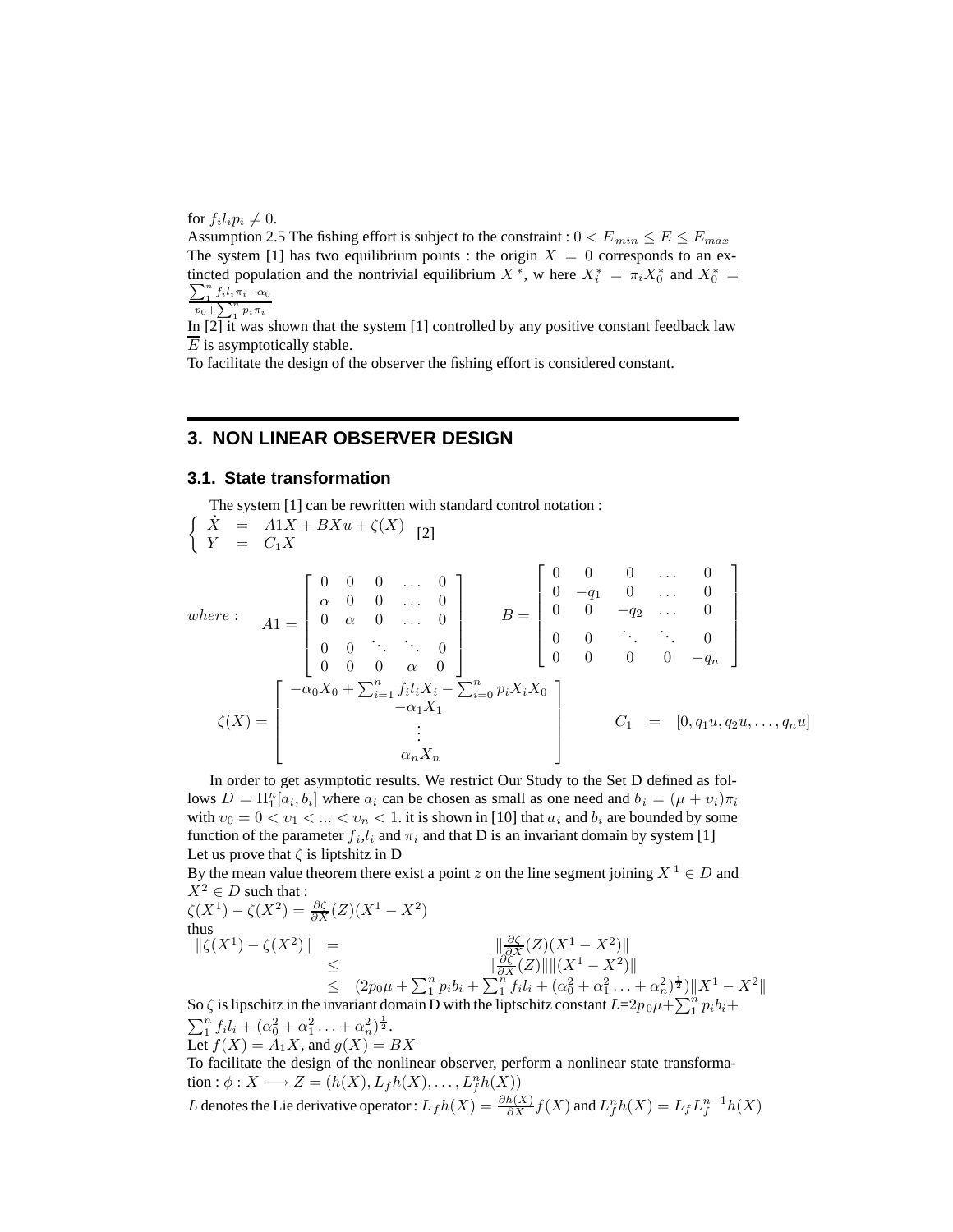$Z=(Z_0,Z_1,...,Z_n)$  can be expressed as :  $Z=\phi(X)=MX$  where  $M =$  $\overline{1}$   $\begin{array}{ccccccccc}\n0 & q_1u & q_2u & \dots & q_nu\n\end{array}$  $q_1u\alpha$   $q_2u\alpha$  ...  $q_nu\alpha$  0  $\begin{array}{cccc} q_2 u \alpha^2 & \ldots & q_n u \alpha^2 & 0 & 0 \ \vdots & \ldots & 0 & 0 & 0 \end{array}$  $q_nu\alpha^n$  0 0 0 0 Ī.  $\begin{array}{c} \begin{array}{c} \begin{array}{c} \begin{array}{c} \end{array} \end{array} \\ \begin{array}{c} \end{array} \end{array} \end{array} \end{array}$ 

One shows easily that  $\forall (u, q_n) \neq (0, 0) \det M = q_n^{n+1} u^{n+1} \alpha^{\frac{n(n+1)}{2}} \neq 0$ <br>Thus  $\land$  is a Diffeomorphism in D Thus  $\phi$  is a Diffeomorphism in D

Having recourse to some global results found out by Gauthier et al[6] and Farza et al[8]  $\phi$  transform [2]to :

$$
\begin{cases}\n\dot{Z} = AZ + \psi(Z)u + \varphi(Z) + \omega(Z) \\
Y = CZ\n\end{cases}
$$
\n[3]

Where

$$
A = \begin{bmatrix} 0 & 1 & \dots & \dots & 0 \\ 0 & 0 & 1 & \dots & 0 \\ 0 & 0 & 0 & \ddots & 0 \\ 0 & 0 & 0 & 0 & 1 \\ 0 & 0 & 0 & 0 & 0 \end{bmatrix}, C = [1, 0, 0, \dots, 0] \qquad \varphi(Z) = \begin{bmatrix} 0 \\ \vdots \\ 0 \\ L_p^{n+1}h(\phi^{-1}(Z)) \\ L_f^{n+1}h(\phi^{-1}(Z)) \end{bmatrix} = 0
$$
  
\n
$$
\psi(Z) = \begin{bmatrix} L_g L_f^0 h(\phi^{-1}(Z)) \\ L_g L_f^1 h(\phi^{-1}(Z)) \\ \vdots \\ L_g L_f^n h(\phi^{-1}(Z)) \end{bmatrix} = BZ \qquad \omega(Z) = \frac{\partial \phi}{\partial X} (\phi^{-1}(Z)) \zeta(\phi^{-1}(Z))
$$
  
\n
$$
\omega
$$
 is lipschitz in the invariant domain D with the constant  $L(\zeta)$  is lipschitz with the constant

L)

## **3.2. Nonlinear Estimation Design**

Our goal is to design an asymptotic state Observer  $\hat{X}$  with inputs  $\overline{E}$  and Y its output, such that  $\|\widehat{X} - X\|$  tends to zero as t goes to infinity. Let  $S_{\theta}$  the solution of the algebraic equation : $\theta S_{\theta} + A' S_{\theta} + S_{\theta} A - C' C = 0$ and  $d_{\theta}$  be a definite diagonal matrix defined by :  $d_{\theta} = diag(1, \frac{1}{\theta}, \dots, \frac{1}{\theta^n})$  where  $\theta > 0$ <br>it is proved that  $S_{\theta} = \frac{1}{2} d_{\theta} S_{\theta} d_{\theta}[\Omega]$  $\frac{1}{\theta}, \ldots, \frac{1}{\theta^{r}}$ it is proved that  $S_{\theta} = \frac{1}{\theta} d_{\theta} S_1 d_{\theta}$ [8] where  $S_1$  is the solution of the algebraic equation four  $\theta = 1$  and  $S_1(i, j) = (-1)^{i+j}C_{i+j-1}^{j-1}$ <br> $S_1^{-1}C' = [C_{n+1}^1, C_{n+1}^n, \dots, C_{n+1}^{n+1}]'$ 

#### **3.2.1. proposition**

For  $\theta$  large enough the dynamical system modeled by :

$$
\dot{\widehat{X}} = f(\widehat{X}) + ug(\widehat{X}) + \zeta(\widehat{X}) - \theta M^{-1} d_{\theta}^{-1} S_1^{-1} C' (C_1 \widehat{X} - Y) \tag{4}
$$

where  $f(\hat{X}) = A_1\hat{X}$  and  $g(\hat{X}) = B\hat{X}$  is an exponential observer for the system [2].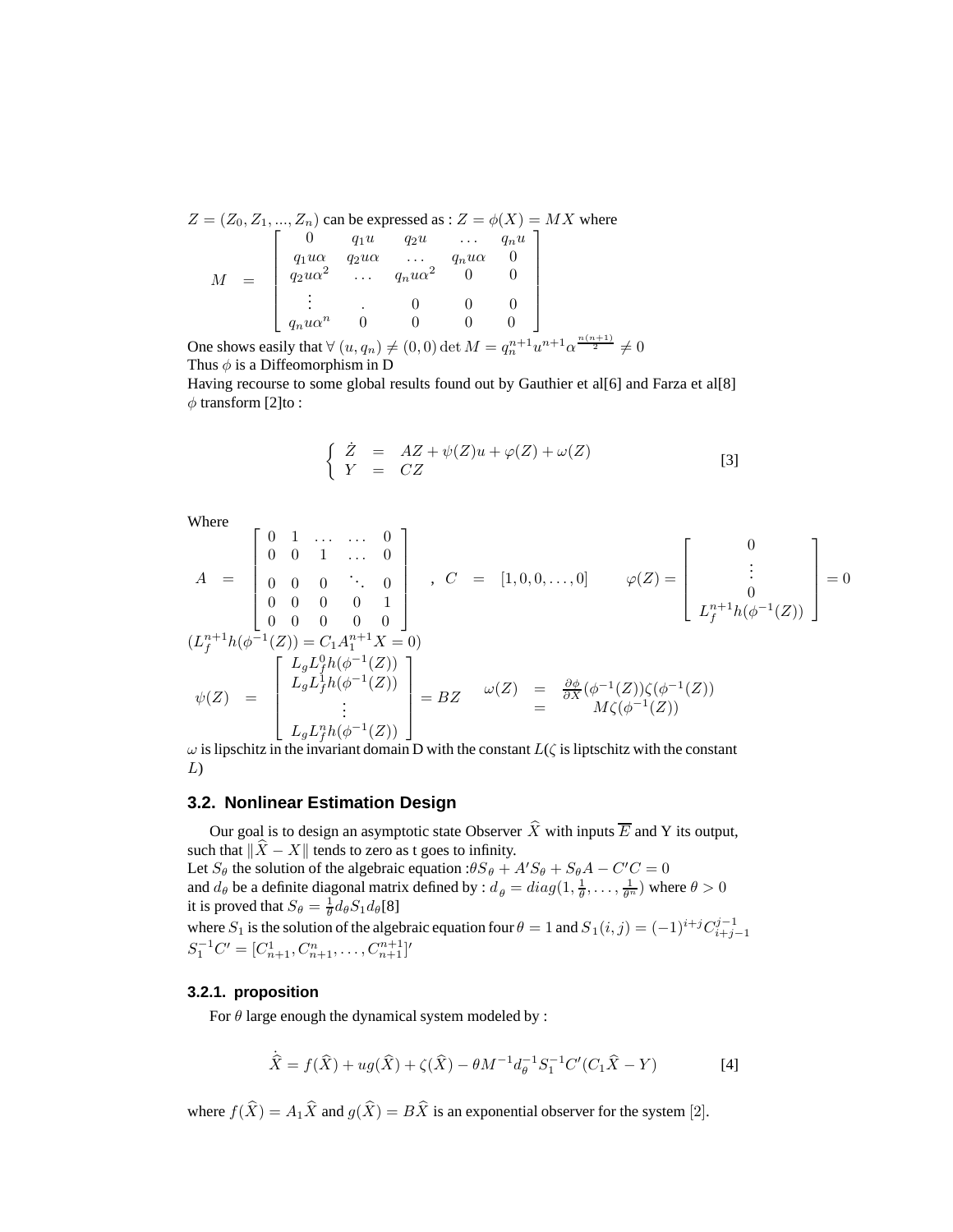## **3.2.2. Lemma**

For  $\theta$  large enough the dynamical system modeled by :  $\hat{Z} = A\hat{Z} + \psi(\hat{Z})u + \omega(\hat{Z}) - \psi(\hat{Z})d$  $\theta d_{\theta}^{-1} S_1^{-1} C' (C \hat{Z} - Y)$  is an exponential observer for the system [3].

Proof of the Lemma

Let  $e = \hat{Z} - Z$  $\dot{e} = (A - \theta d_{\theta}^{-1} S_1^{-1} C'C)e + (\psi(\hat{Z}) - \psi(Z))u + (\omega(\hat{Z}) - \omega(Z))$ <br>taking into account  $\theta d^{-1} A d_{\theta} = A$  and  $CC'd_{\theta} = C'C$  it follows taking into account  $\theta d_{\theta}^{-1} A d_{\theta} = A$  and  $CC' d_{\theta} = C'C$  it follows  $\dot{e} = \theta d_{\theta}^{-1}(A - S_1^{-1}C'C)d_{\theta}e + (\psi(\hat{Z}) - \psi(Z))u + (\omega(\hat{Z}) - \omega(Z))$ Let  $e_{\theta} = d_{\theta}e$ <br>Se si 0(4) So  $\vec{e}_{\theta} = \theta(A - S_1^{-1}C'C)e_{\theta} + d_{\theta}(\psi(\hat{Z}) - \psi(Z))u + d_{\theta}(\omega(\hat{Z}) - \omega(Z))$ Consider the lyapunov function defined as :  $V(e_{\theta}) = e_{\theta}' S_1 e_{\theta}$  $\dot{V} = \theta(e'_{\theta}(S_1A + A'S_1)e_{\theta} - 2e'_{\theta}C'Ce_{\theta}) + 2e'_{\theta}S_1d_{\theta}((\psi(\hat{Z}) - \psi(Z))u + (\omega(\hat{Z}) - \omega(Z)))$ <br>  $So\dot{V} = \theta e'_{\theta}(S_1A + A'S_1 - 2C'C)e_{\theta} + 2e'_{\theta}S_1d_{\theta}((\psi(\hat{Z}) - \psi(Z))u + (\omega(\hat{Z}) - \omega(Z)))$ <br>
from the algebraic equation we obtain: from the algebraic equation we obtain :  $\dot{V} = e_{\theta}'(-\theta S_1 - \theta C'C)e_{\theta} + 2e_{\theta}'S_1d_{\theta}((\psi(\widehat{Z}) - \psi(Z))u + (\omega(\widehat{Z}) - \omega(Z)))$ Then  $V = -\theta V - \theta e'_\theta$  $\begin{array}{l} {}_{\theta}^{'} C' C e_{\theta} + 2e_{\theta}^{\prime} S_1 d_{\theta} ((\psi(\widehat{Z}) - \psi(Z))u + (\omega(\widehat{Z}) - \omega(Z)))\\ {}_{\theta} V_{\theta} + 2 \lambda \qquad (S \setminus \widehat{S_1 + 1}(L + L)) \leq \|Z\| \end{array}$ consequently  $\dot{V} \leq -\theta V + 2\lambda_{max}(S_1)\sqrt{n+1}(L+L_m)\|e_\theta\|^2$  Where  $L_m = \|B\|u_{max}$ thus  $\overrightarrow{V} \leq (2 \frac{\lambda_{max}(S_1)\sqrt{n+1}(L+L_m)}{\lambda_{min}(S_1)} - \theta) V$ 

By the Bellman-Gronwall lemma we deduce that :  
\n
$$
V(t) \leq V(0) \exp(-(\theta - 2\frac{\lambda_{max}(S_1)\sqrt{n+1}(L+L_m)}{\lambda_{min}(S_1)})t)
$$
\nSo  
\n
$$
\|\e_{\theta}(t)\| \leq \sqrt{\frac{V(0)}{\lambda_{min}(S_1)}} \exp(-(\theta - 2\frac{\lambda_{max}(S_1)\sqrt{n+1}(L+L_m)}{\lambda_{min}(S_1)})\frac{t}{2})
$$
\n
$$
\leq \sqrt{\frac{\lambda_{max}(S_1)}{\lambda_{min}(S_1)}} \|\e_{\theta}(0)\| \exp(-(\theta - 2\frac{\lambda_{max}(S_1)\sqrt{n+1}(L+L_m)}{\lambda_{min}(S_1)})\frac{t}{2})
$$
\n
$$
\leq \sigma(S_1) \|\e_{\theta}(0)\| \exp(-(\theta - 2\frac{\lambda_{max}(S_1)\sqrt{n+1}(L+L_m)}{\lambda_{min}(S_1)})\frac{t}{2})
$$
\n
$$
(\sigma(S_1) = \sqrt{\frac{\lambda_{max}(S_1)}{\lambda_{min}(S_1)}})
$$
\nUsing the following inequality :  
\n
$$
\frac{\|\e_{t}\|}{\theta} \leq \|\e_{\theta}(t)\| \leq \|\e_{t}\|
$$
\none deduces  
\n
$$
\|\e_{t}\| \leq \theta^{n} \sigma(S_1) \exp(-(\theta - 2\frac{\lambda_{max}(S_1)\sqrt{n+1}(L+L_m)}{\lambda_{min}(S_1)})\frac{t}{2})\|e(0)\|
$$
\n
$$
\text{Thus}
$$
\nfor all  $\theta \geq 2 \frac{\lambda_{max}(S_1)\sqrt{n+1}(L+L_m)}{\lambda_{min}(S_1)} \|\e_{t}\|$  tends to zero  
\nWhich ends the proof of the lemma\nProof of the program\nProof of the proposition  
\n $\Re$  have :  
\n $\hat{X} = M^{-1}(\hat{A}\hat{Z} + \psi(\hat{Z})u + \omega(\hat{Z}) - \theta d_{\theta} S_{1}^{-1}C'(C\hat{Z} - y))$ \n
$$
= f(\hat{X}) + g(\hat{X})u + \zeta(\hat{X}) - \theta M^{-1} d_{\theta} S_{1}^{-1}C'(C1\hat{X} - y)
$$

=  $f(\hat{X}) + g(\hat{X})u + \zeta(\hat{X}) - \theta M^{-1}d_{\theta}S_1^{-1}C'(C1\hat{X} - Y)$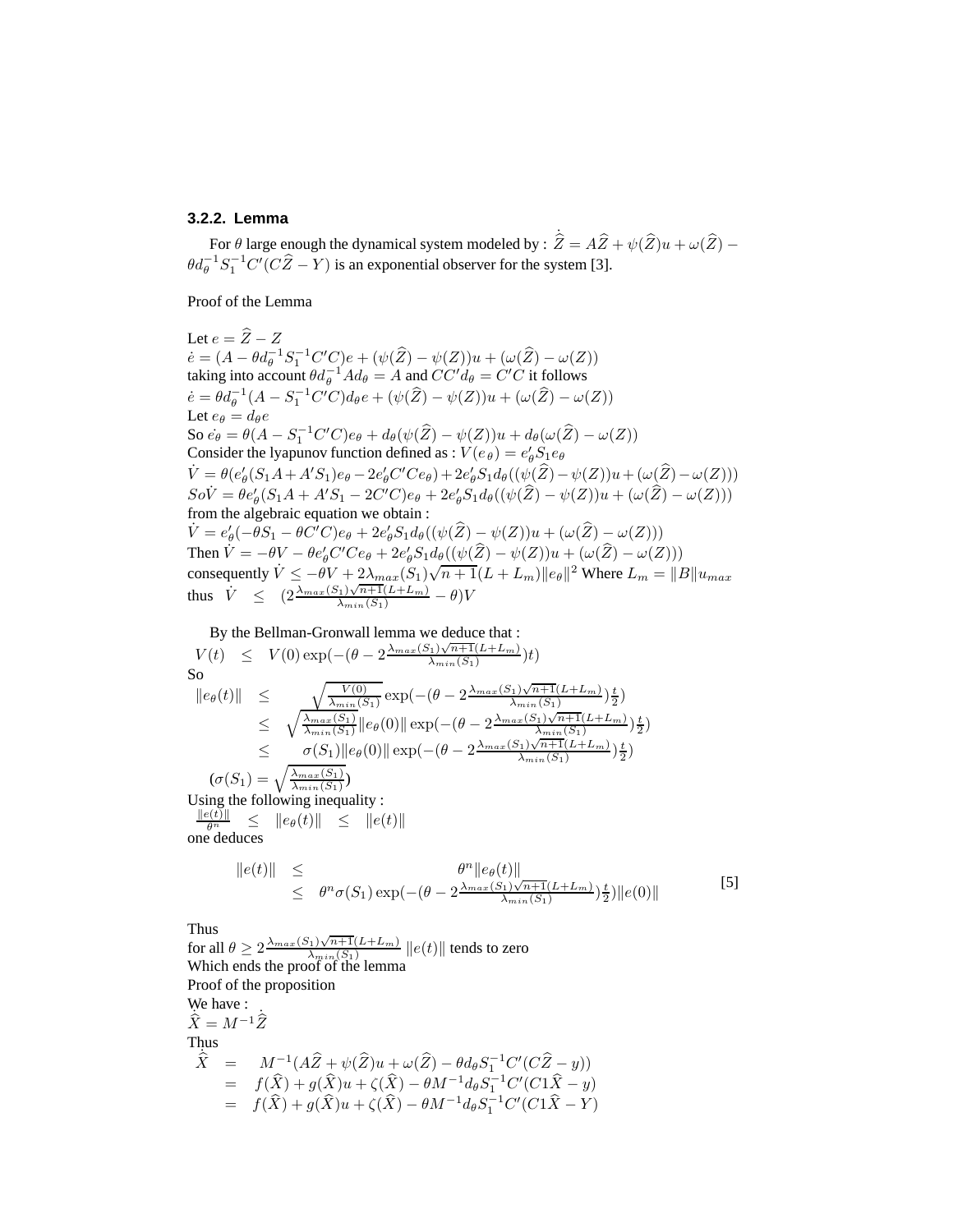We can prove that  $D$  is also invariant by the system  $[4]$ 

However the gain  $M^{-1}d_{\theta}^{-1}S_1^{-1}C'(C_1\hat{X} - Y)$  of the observer [4] could be explicitly written as written as :

$$
-\theta M^{-1} d_{\theta}^{-1} S_1^{-1} C' (C_1 \hat{X} - Y) = \begin{bmatrix} P_0(\theta) C_1(\hat{X} - X) \\ P_1(\theta) C_1(\hat{X} - X) \\ \vdots \\ P_n(\theta) C_1(\hat{X} - X) \end{bmatrix}
$$
  
When  $\theta$  (0) is a polynomial of degree  $n+1$ 

W here  $P_i(\theta)$  is a polynomial of degree n+1 From the inequality [5] we get  $\lim_{\theta \longmapsto \pm \infty} P_i(\theta) C_1(\hat{X} - X) = 0$  So

$$
\forall \epsilon_i > 0 \exists \theta_i > 0 \forall \theta > \theta_i \| P_i(\theta) C_1(\hat{X} - X) \| < \epsilon_i \tag{6}
$$

By choosing appropriate  $\epsilon_i$  we can find  $\theta_i$  such that  $\forall \theta > \theta_i$  $\dot{\hat{X}}_i(a_0, a_1, \dots, a_n) > 0$  and  $\hat{\hat{X}}_i(b_0, b_1, \dots, b_n) < 0$ <br>Then D is also invariant by the system (4)

## **3.3. observer for the model of three stages(n=2)**

the equation of the model is expresed as :

$$
\begin{cases}\n\dot{X}_0 = -\alpha_0 X_0 + \sum_{i=1}^2 f_i l_i X_i - \sum_{i=0}^2 p_i X_i X_0 \\
\dot{X}_1 = \alpha X_0 - (\alpha_1 + q_1 E) X_1 \\
\dot{X}_2 = \alpha X_1 - (\alpha_2 + q_n E) X_2 \\
Y = q_1 E X_1 + q_2 E X_2\n\end{cases}
$$
\n[7]

The observer is given as :

$$
\begin{cases}\n\dot{\widehat{X}}_{0} = -\alpha_{0}\widehat{X}_{0} + \sum_{i=1}^{2} f_{i}l_{i}\widehat{X}_{i} - \sum_{i=0}^{2} p_{i}\widehat{X}_{i}\widehat{X}_{0} + \frac{\theta^{3}}{\alpha^{2}}\frac{1}{q_{2}}(q_{1}\widehat{X}_{1} + q_{2}\widehat{X}_{2} - Y) \\
\dot{\widehat{X}}_{1} = \alpha\widehat{X}_{0} - (\alpha_{1} + q_{1}E)\widehat{X}_{1} + (3\frac{q_{1}\theta^{2}}{q_{2}\alpha} - 3\frac{q_{1}^{2}\theta^{3}}{q_{2}^{2}\alpha^{2}})\frac{1}{q_{2}}(q_{1}\widehat{X}_{1} + q_{2}\widehat{X}_{2} - Y) \\
\dot{\widehat{X}}_{2} = \alpha\widehat{X}_{1} - (\alpha_{2} + q_{2}E)\widehat{X}_{2} + (3\theta - 3\frac{q_{1}\theta^{2}}{q_{2}\alpha} + \frac{q_{1}^{2}\theta^{3}}{q_{2}^{2}\alpha^{2}})\frac{1}{q_{2}}(q_{1}\widehat{X}_{1} + q_{2}\widehat{X}_{2} - Y) \\
Y = q_{1}EX_{1} + q_{2}EX_{2}\n\end{cases}
$$
\n
$$
\begin{aligned}\n\text{(8)}\n\end{cases}
$$

# **4. SIMULATION RESULTS AND DISCUSSION**

One considers here a population with five stages age  $(n=4)$ :

Stage 0 represents the abundance of juvenile ; stage 1 represents the young adults abundances without reproduction and cannibalism ; the stages 2,3 and 4 are adults abundances with the same term of predation and the same proportion on the female mature but have different reproduction rate ( $l_2 \le l_3 \le l_4$ ).).

The results obtained from the observer are illustrated by the example characterized by the parameter value inspired from literature data [10]given in table1. one simulates two cases with the input  $E(t) = \overline{E}$ . In order to show the effect of high gain, we first simulate the proposed system with the high gain  $\theta = 5$  and the results are presented in figures 1 which give time evolution of the stage age  $X_i$  and theirs estimates  $\widehat{X}_i$  respectively for  $i = 0$  to 2<br>Then in Figures? we give the simulation results with the high gain  $\theta = 15$ . Both the two . Then in Figures2 we give the simulation results with the high gain  $\theta = 15$ . Both the two values of  $\theta$  guarantees asymptotic convergence, and the second one shows good tracking performances than the first.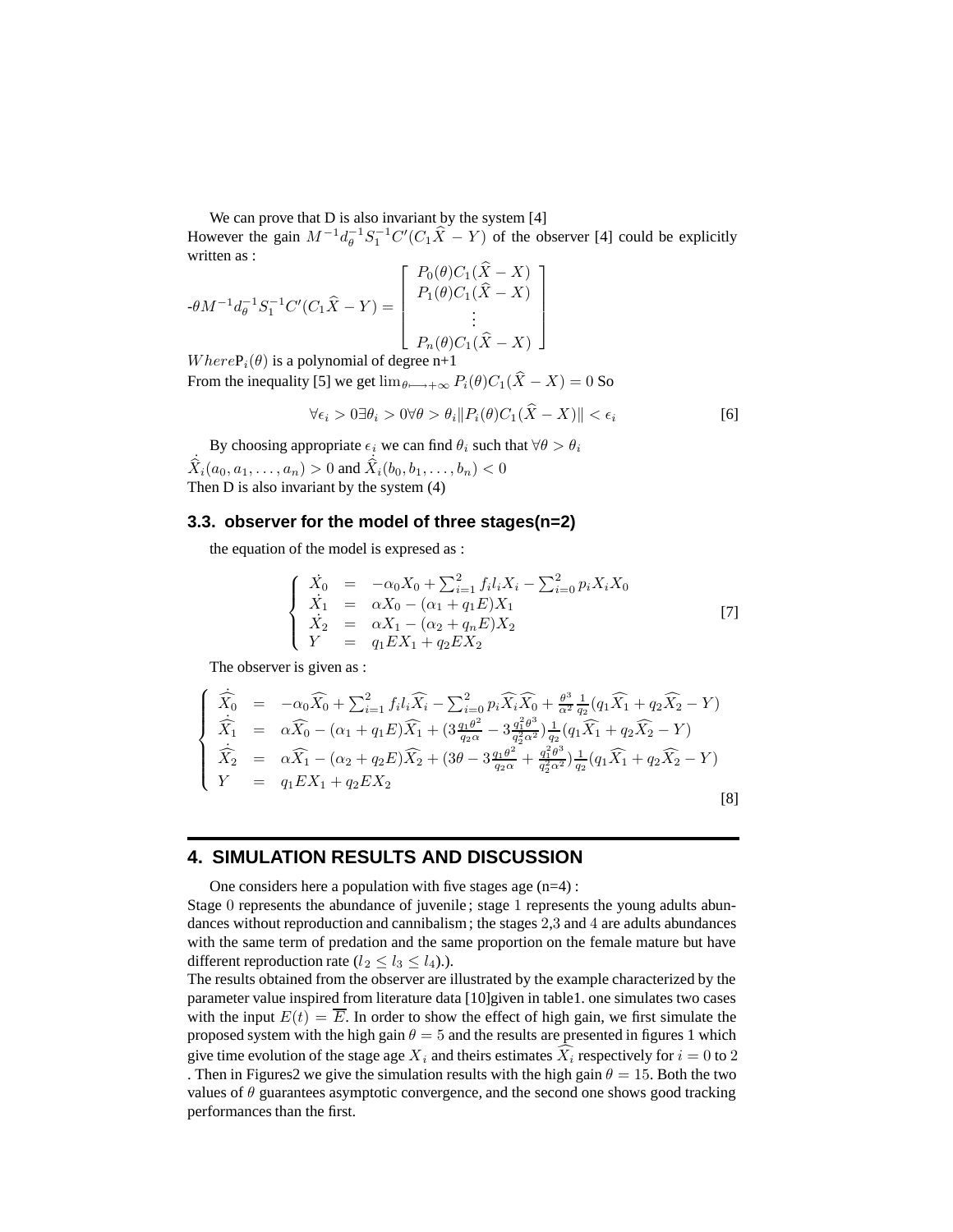| stage i         | v   |     | ◠   |         | 4       | stage i    | v   |     | ∠   |     |      |
|-----------------|-----|-----|-----|---------|---------|------------|-----|-----|-----|-----|------|
| $p_i$           | 0.2 | 0   | 0.1 | 0.1     | $0.1\,$ | $M_i$      | 0.5 | 0.2 | 0.2 | 0.1 | 0.05 |
| $J\,i$          |     |     | 0.5 | 0.5     | 0.5     | $\alpha$   |     |     | 0.8 |     |      |
| $\iota_i$       |     | 0   | 10  | 20      | 15      | $\alpha_i$ | 1.3 |     |     | 0.9 | 0.85 |
| $m_i$           | 0.5 | 0.2 | 0.2 | 0.2     | 0.2     | E          |     |     |     |     |      |
| $q_i$           | 0   |     | 0   | $0.1\,$ | 0.15    | $X_{ini}$  |     | 8   | 10  | 10  |      |
| $\Lambda_{ini}$ | O   | 4   |     | 10      | 8       |            |     |     |     |     |      |

**Tableau 1.** simulation data





**Figure 1.** Convergence asymptotic of the observer with the high gain  $\theta = 5$  ("\_") corresponds  $X_i$  and ("...")

corresponds to <sup>X</sup>*<sup>i</sup>*





**Figure 2.** Convergence asymptotic of the observer with the high gain  $\theta = 15$  ("\_") corresponds  $X_i$  and ("...") corresponds to  $\widehat{X}_i$